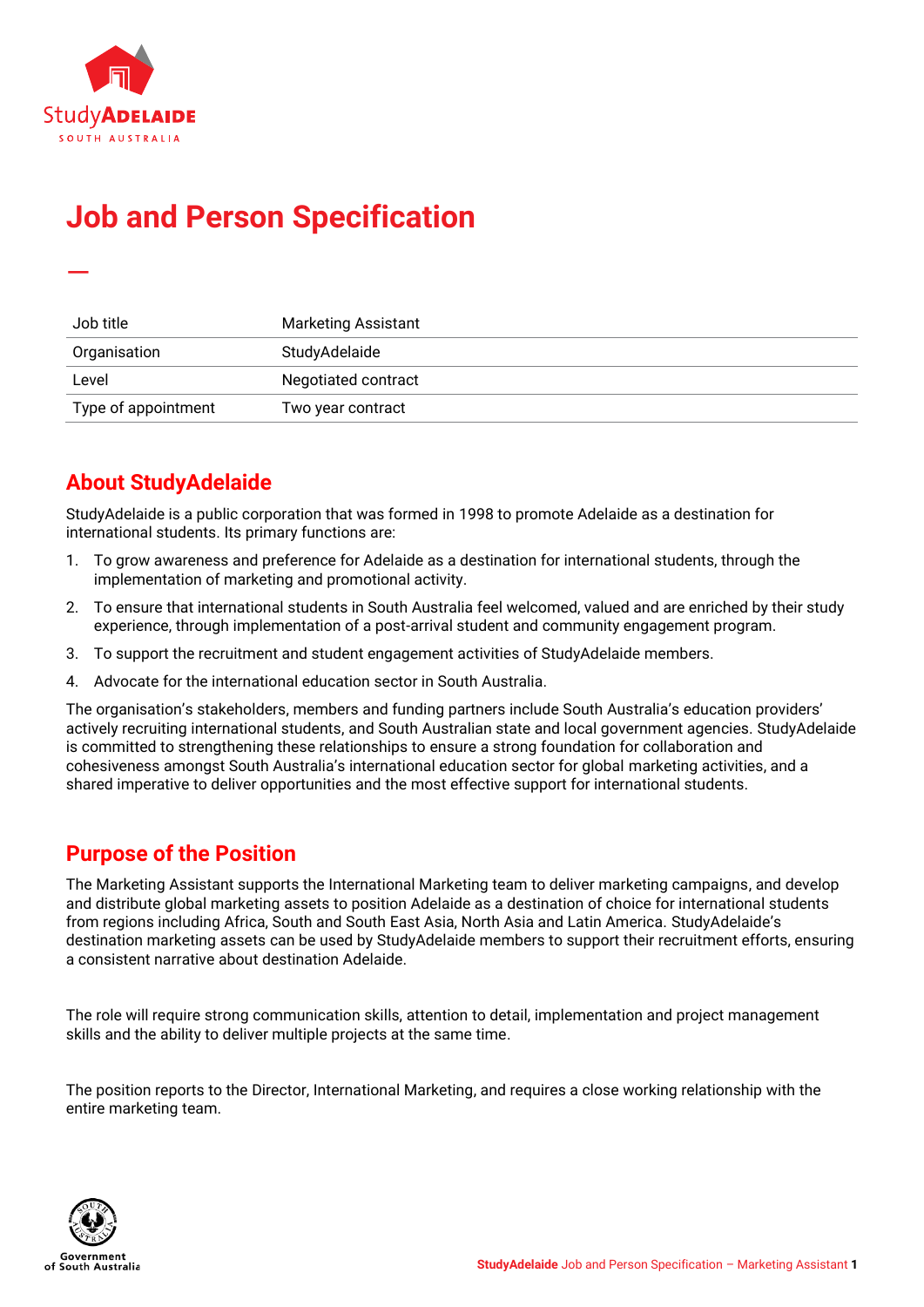

# **Key Responsibilities**

#### **1. Marketing assets**

- Ensure all marketing assets are consistent with StudyAdelaide's brand.
- Review StudyAdelaide marketing assets and identify gaps and opportunities for updates. Working with preferred suppliers, co-ordinate photoshoots and video shoots, co-ordinating locations and talent and providing clear briefs to suppliers. Attend photo or video shoots if required.
- Regularly review destination key messages and identify opportunities for improvement.
- Ensure all StudyAdelaide team members are aware of and have easy access to destination messaging to support activity such as destination presentations.
- Regularly review website content for consistency of messaging and content updates, and research and prepare new or updated content for review.
- Regularly review and update marketing collateral, liaising with suppliers as required for activities such copywriting, design and printing. This includes, but is not limited to:
	- Brochures and flyers
	- Pull up banners
	- Merchandise
- Ensure all collateral is available for use by the StudyAdelaide team and members in digital versions, and where required printed versions and coordinate offshore distribution and storage.
- Working with market coordinators, proactively monitor merchandise stock supplies and coordinate orders, storage and distribution, maintaining accurate records of stock on hand.
- Work with Membership and Partnerships Coordinator to ensure availability of all collateral and selected merchandise for StudyAdelaide members, anticipating stock requirements.
- Track and where requested, report on member access to collateral and merchandise.

#### 2. **Marketing campaigns**

- Contribute to the planning of campaigns that are across multiple regions, and support implementation including sourcing relevant content and proof-reading campaign assets, ensuring adherence with StudyAdelaide brand and messaging.
- Ensure strong familiarity with StudyAdelaide brand assets and messaging to enable effective contribution to campaign development.
- Review and co-ordinate updates and continuous improvement of StudyAdelaide's digital advertising assets.
- Develop strong working relationships with StudyAdelaide suppliers for campaign implementation, ensuring clear briefs and timely follow up.
- Support market co-ordinators with individual market campaign activity as required.
- Proactively identify opportunities to update messaging and campaign assets, reflecting new announcements about Adelaide and South Australia.

#### **3. Contribution to the success of StudyAdelaide**

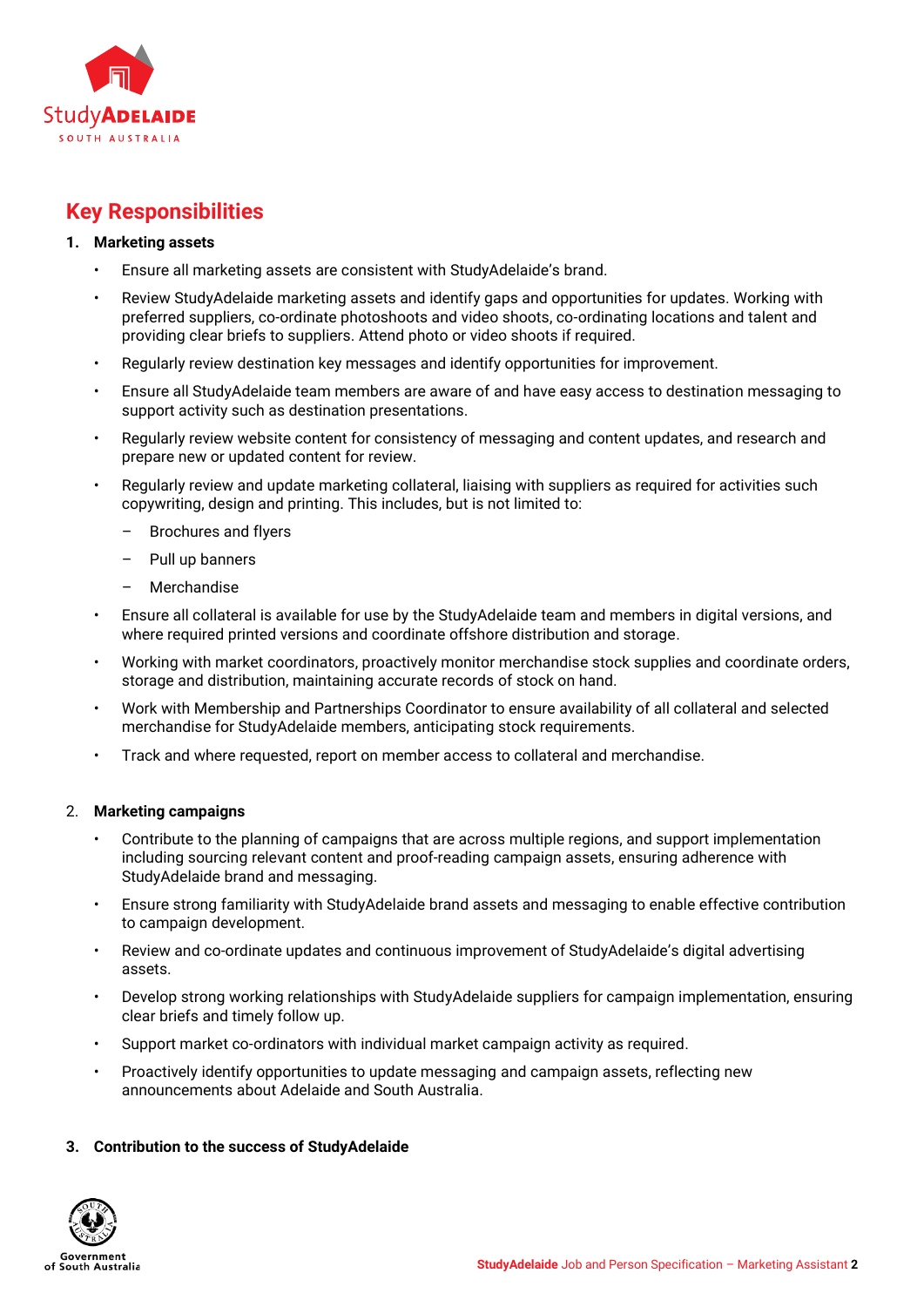

- Proactively working as part of the StudyAdelaide team adhering to the team values of innovation, leadership, relationships and respect
- Manage assigned projects within budget, proactively reporting any anticipated variances
- Coordinate service providers as required to deliver specific projects
- Contribute to reporting by specified deadlines and meet administrative requirements in a timely manner
- Proactively communicate with other team members and wider stakeholders
- Ensure Customer Relationship Management (CRM) is updated with contacts relevant to this position
- Adhere to StudyAdelaide policies and procedures and ensure due process and probity in tendering and contracting processes
- Professionally represent StudyAdelaide at virtual and physical events as required
- Contribute to StudyAdelaide business planning, staff development and team meetings
- Maintain professional skills

### **Performance Measures**

Annual performance objectives will be agreed with the Director, International Marketing.

## **Reporting and Key Working Relationships**

The Marketing Assistant reports to the Director, International Marketing and is an integral part of the marketing team, working closely with the market and digital coordinators to cohesively promote Adelaide.

The position also works closely with other team members at StudyAdelaide to contribute to organisation initiatives.

The role will involve working collaboratively and effectively with a broad range of StudyAdelaide stakeholders including education institution members, government representatives and international students.

The role may occasionally have contact with the members of the StudyAdelaide Board.

### **Qualification, Experience and Knowledge**

**Essential**

- Tertiary qualifications in marketing, communications or a related field, or 2-3 years' experience in a related role
- Strong written and verbal communication skills
- Excellent attention to detail
- Strong relationship and interpersonal skills to develop internal and external relationships, particularly with suppliers
- A customer service approach that includes follow up and seeing tasks through to completion
- Excellent organisation and time management skills with the ability to manage competing priorities under pressure
- Ability to work independently and with initiative